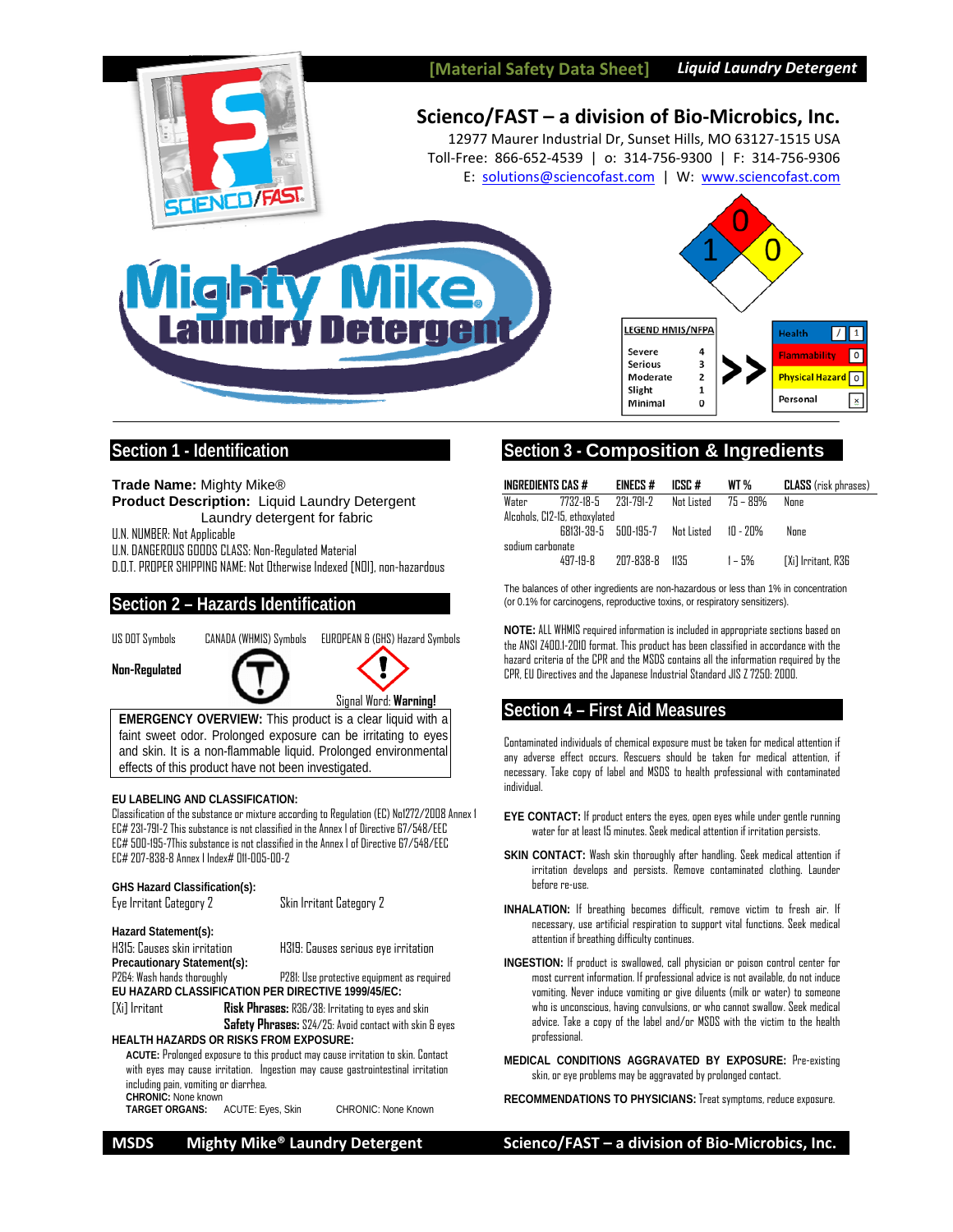### **Section 5 – Fire Hazard Data Information**

**FLASH POINT:** Not Flammable **AUTOIGNITION TEMPERATURE:** Not Applicable **FLAMMABLE LIMITS** (in air by volume, %): Lower (LEL): NA Upper (UEL): NA **FIRE EXTINGUISHING MATERIALS:** As appropriate for surrounding fire. Carbon dioxide, foam, dry chemical, halon, or water spray.

**UNUSUAL FIRE AND EXPLOSION HAZARDS:** This product is nonflammable, however containers may rupture if exposed to heat or fire. **Explosion Sensitivity to Mechanical Impact:** Not Sensitive **Explosion Sensitivity to Static Discharge:** Not Sensitive

**SPECIAL FIRE-FIGHTING PROCEDURES:** Incipient fire responders should wear eye protection. Structural firefighters must wear Self-Contained Breathing Apparatus and full protective equipment. Isolate materials not yet involved in the fire and protect personnel. Move containers from fire area if this can be done without risk; otherwise, cool with carefully applied water spray. If possible, prevent runoff water from entering storm drains, bodies of water, or other environmentally sensitive areas.

### **Section 6 - Spill or Leak Procedures**

**RESPONSE:** Personnel should be trained for spill or leak response operations. **SPILLS:** Contain spill if safe to do so. Soak up with absorbent material and place in an appropriate container for disposal. Dispose of in accordance with applicable Federal, State, and local procedures (see Section 13, Disposal Considerations).

## **Section 7 – Safe Handling & Storage**

- **WORK & HYGIENE PRACTICES:** As with all chemicals, avoid getting this product ON YOU or IN YOU. Wash thoroughly after handling this product. Do not eat, drink, smoke, or apply cosmetics while handling this product. Avoid breathing dusts generated by this product. Use in a well-ventilated location.
- **STORAGE AND HANDLING PRACTICES:** Containers of this product must be properly labeled. Store containers in a cool, dry location. Keep container tightly closed when not in use. Store away from strong acids or oxidizers.

### **Section 8 – Exp. Controls/Personal Protection**

#### **EXPOSURE LIMITS/GUIDELINES:**

| Chemical Name                                       | CAS#      | ACGIH TWA  | <b>NSHA TWA</b> | SWA        |
|-----------------------------------------------------|-----------|------------|-----------------|------------|
| Water                                               | 7737-18-5 | Nnt Listed | Nnt Listed      | Nnt listed |
| Alcohols, C12-15, ethoxylated 68131-39-5 Not Listed |           |            | Nnt Listed      | Nnt listed |
| sodium carbonate                                    | 497-19-8  | Not Listed | Nnt listed      | Nnt listed |

Currently, International exposure limits are not established for the components of this product. Please check with competent authority in each country for the most recent limits in place.

VENTILATION AND ENGINEERING CONTROLS: Use with adequate ventilation to ensure exposure levels are maintained below the limits provided below. Use local exhaust ventilation to control airborne vapors. Ensure eyewash/safety shower stations are available near areas where this product is used.

The following information on appropriate Personal Protective Equipment is provided to assist employers in complying with OSHA regulations found in 29 CFR Subpart I (beginning at 1910.132) or equivalent standard of Canada, or standards of EU member states (including EN 149 for respiratory PPE, and EN 166 for face/eye protection), and those of Japan. Please reference applicable regulations and standards for relevant details.

RESPIRATORY PROTECTION: Not normally required when using this product. Maintain airborne contaminant concentrations below guidelines listed above, if applicable. If necessary, use only respiratory protection authorized in the U.S. Federal OSHA Respiratory Protection Standard (29 CFR 1910.134), equivalent U.S. State standards, Canadian CSA Standard Z94.4-93, the European Standard EN149, or EU member states.

EYE PROTECTION: Safety glasses are recommended where splashing is possible. If necessary, refer to U.S. OSHA 29 CFR 1910.133 or appropriate Canadian Standards.

SKIN PROTECTION: Not normally required when using this product. Use PPE appropriate to task performed. If necessary, refer to U.S. OSHA 29 CFR 1910.138 or appropriate Standards of Canada.

### **Section 9 – Physical and Chemical Properties**

PHYSICAL STATE:<br>APPEARANCE & ODOR: Clear ODOR THRESHOLD (PPM): VAPOR PRESSURE (mmHg): Not Available VAPOR DENSITY (AIR=1): 1.02 BY WEIGHT: Not Available EVAPORATION RATE (nBuAc = 1): Same as water BOILING POINT (C°): 104°C<br>FREEZING POINT (C°): 28°C  $FREFZING POINT (C<sup>o</sup>)$ : pH: 10.5 – 11.0 SPECIFIC GRAVITY 20°C: (WATER =1) 1.02 SOLUBILITY IN WATER (%) Complete

Clear liquid with a faint sweet odor.<br>Not Available

#### **Section 10 – Stability and Reactivity**

**STABILITY:** Product is stable<br>**DECOMPOSITION PRODUCTS:** When heated

When heated to decomposition this product produces Oxides of carbon (COx), and Hydrocarbons **INCOMPATIBLE SUBSTANCES:** Strong acids and strong oxidizing agents.

**HAZARDOUS POLYMERIZATION:** Will not occur. **CONDITIONS TO AVOID:** Contact with incompatible materials.

## **SECTION 11 - Toxicological Information**

**TOXICITY DATA:** not available for mixture: No LD 50 Data Available

- **SUSPECTED CANCER AGENT:** None of the ingredients are found on the following lists: FEDERAL OSHA Z LIST, NTP, CAL/OSHA, IARC and therefore is not considered to be, nor suspected to be a cancer-causing agent by these agencies.
- **IRRITANCY OF PRODUCT:** Contact with this product can be irritating to exposed skin.

**SENSITIZATION OF PRODUCT:** This product is not considered a sensitizer. **REPRODUCTIVE TOXICITY INFORMATION:** No information concerning the effects of this product and its components on the human reproductive system.

# **SECTION 12 – Ecological Information**

**ALL WORK PRACTICES MUST BE AIMED AT ELIMINATING ENVIRONMENTAL CONTAMINATION.** 

**ENVIRONMENTAL STABILITY:** No Data available at this time.

- **EFFECT OF MATERIAL ON PLANTS or ANIMALS:** No evidence is currently available on this product's effects on plants or animals.
- **EFFECT OF CHEMICAL ON AQUATIC LIFE:** No evidence is currently available on this product's effects on aquatic life.

## **SECTION 13 – Disposal Considerations**

**PREPARING WASTES FOR DISPOSAL:** Waste disposal must be in accordance with appropriate Federal, State, and local regulations, those of Canada, Australia, EU Member States and Japan.

# **SECTION 14 - Transportation Information**

**US DOT; IATA; IMO; ADR:** THIS PRODUCT IS NOT HAZARDOUS AS

**PROPER SHIPPING NAME:** Non-Regulated **Material Material Property**<br>**HAZARD CLASS # & DESCRIPTION:** Not Applicable **HAZARD CLASS # & DESCRIPTION: UN IDENTIFICATION NUMBER:** Not Applicable **PACKING GROUP:** Not Applicable. **DOT LABEL(S) REQUIRED:** Not Applicable **NORTH AMERICAN EMERGENCY RESPONSE GUIDEBOOK NUMBER (2004):** N/A

DEFINED BY 49 CFR 172.101 BY THE U.S. DOT.

**MSDS Mighty Mike® Laundry Detergent Scienco/FAST – a division of Bio‐Microbics, Inc.**